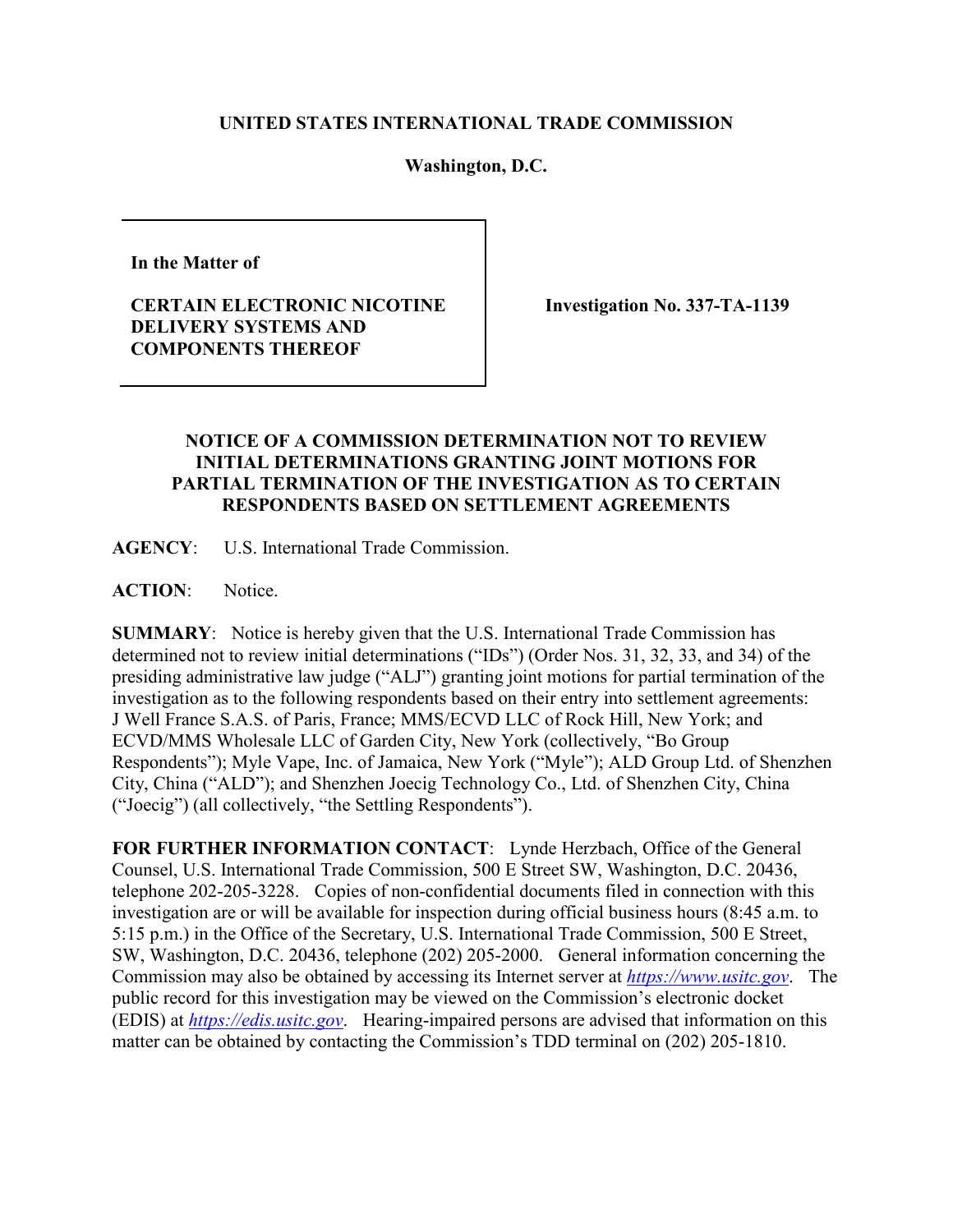**SUPPLEMENTARY INFORMATION**: On December 13, 2018, the Commission instituted this investigation under section 337 of the Tariff Act of 1930, as amended, 19 U.S.C. 1337 ("section 337") based on a complaint filed on behalf of Juul Labs, Inc. ("JLI") of San Francisco, California. 83 *Fed. Reg.* 64156-57 (Dec. 13, 2018). The complaint, as amended and supplemented, alleges violations of section 337 based upon the importation into the United States, the sale for importation, and the sale within the United States after importation of certain electronic nicotine delivery systems and components thereof by reason of infringement of certain claims of U.S. Patent Nos. 10,070,669; 10,076,139; 10,045,568; 10,058,130; and 10,104,915. *Id.* The Commission's notice of investigation names twenty-one respondents, including the Settling Respondents. *Id*.; *see also* Order No. 8 (Feb. 25, 2019), *not reviewed*, Notice (March 25, 2019) (amending the complaint and notice of investigation). The Office of Unfair Import Investigations ("OUII") is also a party to the investigation. *Id*.

On May 30, 2019, JLI filed two joint motions, one with Bo Group Respondents and one with Myle, to terminate the investigation as to those respondents based on settlement agreements. Order Nos. 31 and 32 at 1. On June 10, 2019, OUII filed a response conditionally supporting JLI's and Bo Group Respondents' motion; no other responses to that motion were filed. Order No. 31 at 1. On June 13, 2019, OUII filed a response conditionally supporting JLI's and Myle's motion; no other responses to that motion were filed. Order No. 32 at 1.

On July 18, 2019, JLI filed two joint motions, one with ALD and one with Joecig, to terminate the investigation as to those respondents based on settlement agreements. Order Nos. 33 and 34 at 1. On July 24, 2019, OUII filed responses in support of each of the joint motions. *Id*. No other responses were filed. *Id*.

On July 30, 2019, the ALJ issued the subject IDs granting the joint motions. *See* Orders Nos. 31, 32, 33, and 34 (all dated July 30, 2019). In accordance with Commission Rule 210.21(b) (19 CFR 210.21(b)), the joint motions include redacted and unredacted copies of the settlement agreements. In addition, the IDs note that the joint motions include a statement that there are no other agreements, written or oral, express or implied, between JLI and the Settling Respondents concerning the subject matter of this investigation. *See id.* at 1- 2 (joint motions comply with Commission Rule 210.21(b)(1)). Further, the IDs find no evidence that terminating the investigation as to the Settling Respondents based on the settlement agreements would be contrary to the public interest. *See id*. at 2-3. The IDs also suspend the procedural schedule with respect to the Settling Respondents pending Commission review of the IDs. *See id*.

No petition for review of the subject IDs was filed.

The Commission has determined not to review the subject ID.